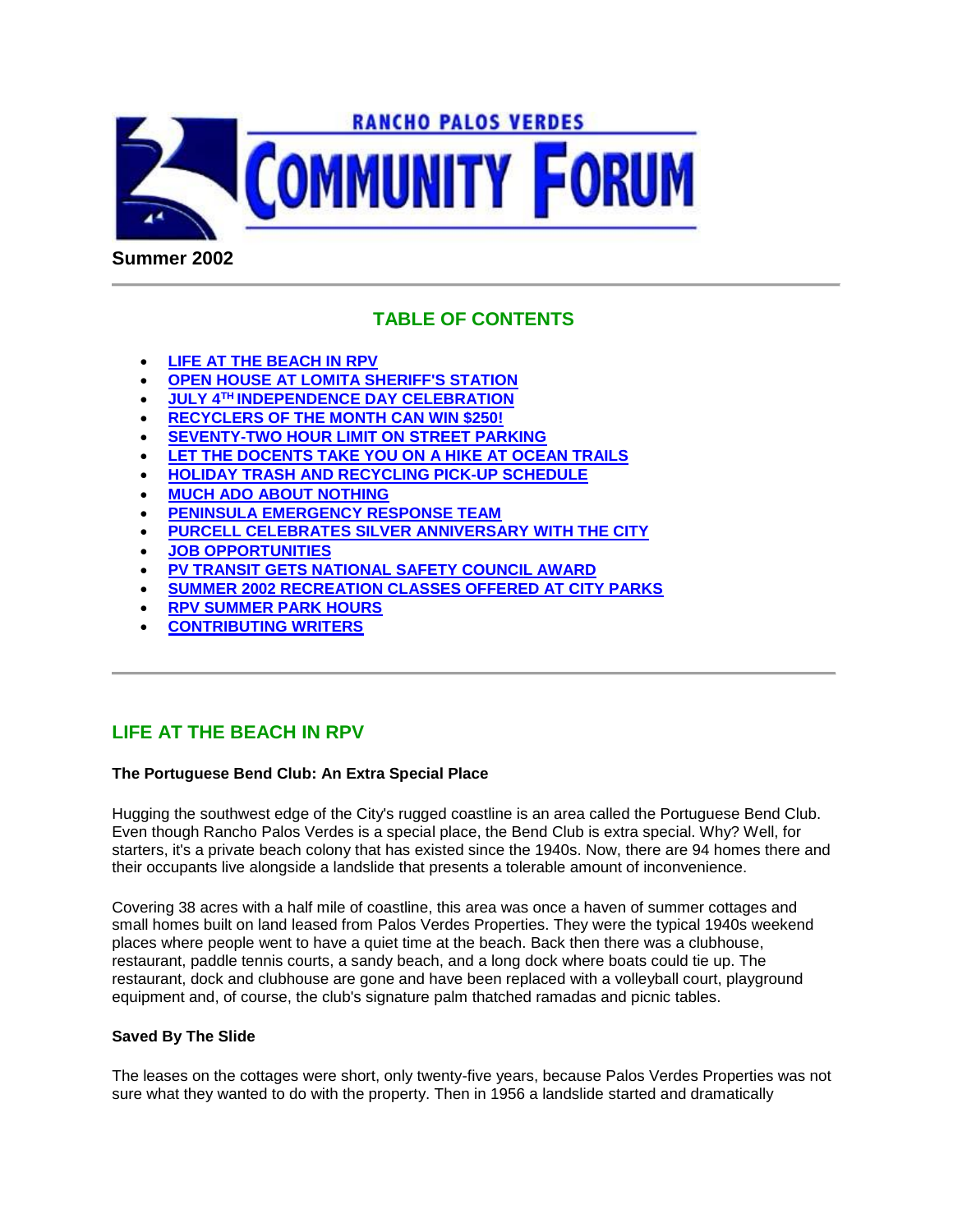changed any plans that may have existed. A number of homes began to slide and some of the roads had to be re-routed. Some residents gave up and saw their homes go into the ocean; others left the area.

In the late 1950s Palos Verdes Properties put 42 lots up for sale and they were offered to people who had lost their homes in the slide. Lot numbers were drawn from a hat and everybody paid the same price, about \$10,000. Some of the buyers moved their houses from the slide area; others built new ones. Beginning in the early 1970s leases on the properties owned by Palos Verdes Properties began to expire and the company started to raise the rent. Then in 1975 the residents of the club united to negotiate the purchase of their properties. These negotiations went on for the next twelve years and by then, Portuguese Bend was owned by the Transamerica Corporation.

#### **What You See Is What You Get**

Purchase of the individual properties from Transamerica was finalized in 1987. At that time there were 51 beachfront homes and their owners bought their cottage sites, the beach, the common area which included 19 acres, the gatehouse and the roads. No parcel map of the area existed then, only a tax assessor's map, and property was bought on the basis of what you see is what you get. It wasn't until after the purchase from Transamerica that a survey was conducted to establish lot lines.

Transamerica retained a 19-acre area that stretched from the gatehouse down to the first house on Yacht Harbor Drive and, as recently as the early 1990s, they planned to construct homes there. The property, however, was subsequently purchased by one of the residents and now a home is planned for that site.

#### **Problems Unique To Living With a Landslide**

Living in a landslide area can get complicated: besides the club having its own seven-member board of directors, it is also within the jurisdiction of the City's Klondike Canyon Landslide Abatement District, which has its own five-member board composed of area property owners.

Until two years ago, homes in the club were on septic tanks, but because the area is so close to the Portuguese Bend slide, City geologists, including the late Dr. Perry Ehlig, recommended that sewers be installed. Now, all of the homes are hooked up to a private system and it has its own sewer pumps and lines.

Daily walks along the beach offer evidence of the changes caused by the landslide and if a person knows what to look for they can trace its course down under the last house on the beach.

#### **House Sales - Word Of Mouth**

Houses in Portuguese Bend Club go quickly. Seldom do they go on the market but are sold mostly through word of mouth. To head off any surprises, prospective buyers are given a packet of information containing everything they need to know about the uniqueness of the area, including details of the landslide. It's been said that the people who buy at the club are so enamored with living at the beach, they take this overstuffed folder and say, "That's very nice, but I don't care, I like it here."

#### **Club Membership For Peninsula Families**

The club offers year-round membership to about 300 Peninsula residents. With membership comes the use of the beach and all of its facilities-paddle tennis courts and volleyball courts-on a year-round basis. The beach also attracts a breakfast, brunch and dinner crowd; it depends on the time of year and, of course, the weather.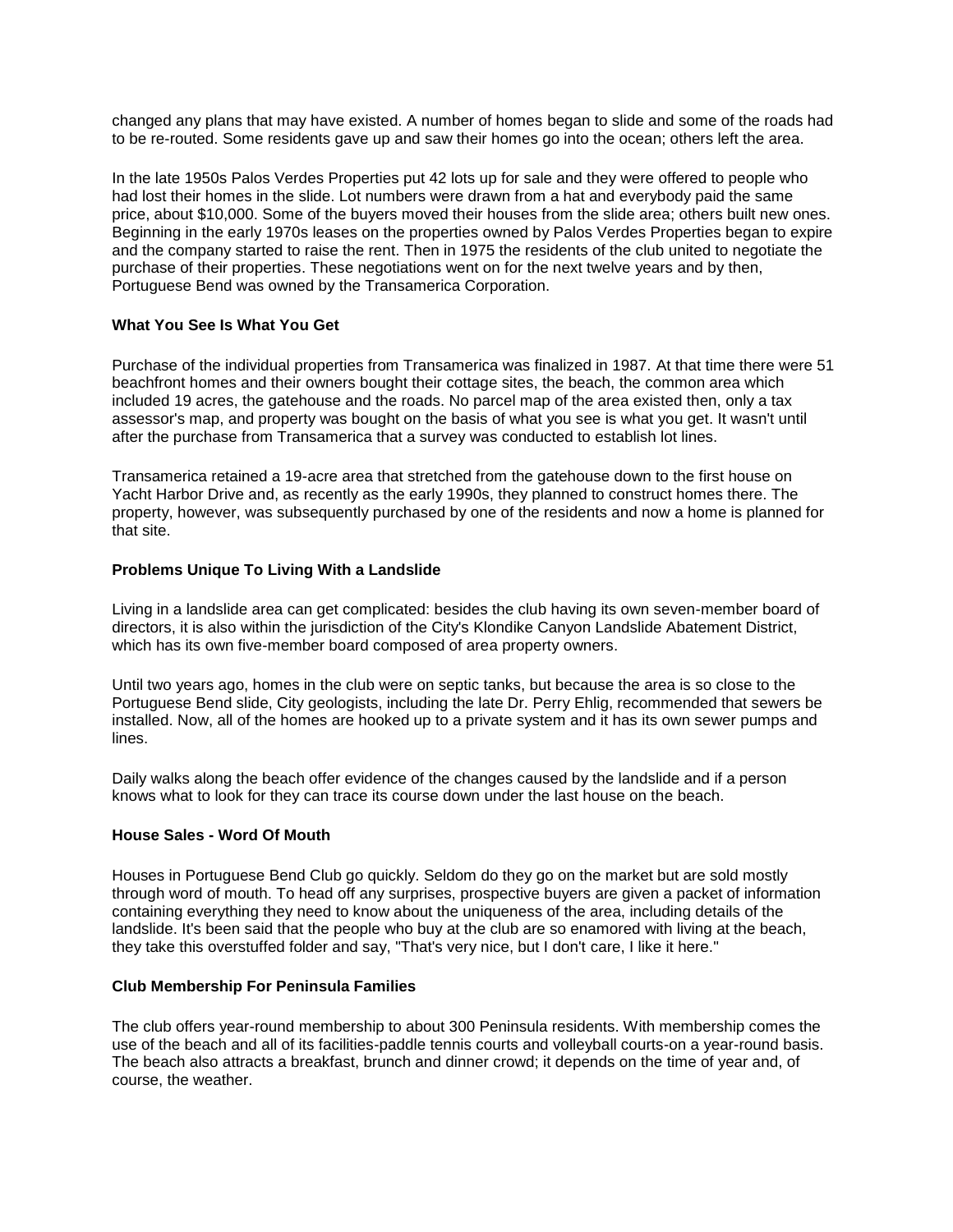Now that the sewer system is installed and, if the landslide continues to hold to its boundaries, the residents hope to continue improving the beach and making it available to more members so they can experience life at the beach in RPV.

# **OPEN HOUSE AT LOMITA SHERIFF'S STATION**

#### **Mark Your Calendar for August 24**

On Saturday, August 24TH the Lomita Sheriff's Station will celebrate 27 years of community service to the Cities of Lomita, Rancho Palos Verdes, Rolling Hills, and Rolling Hills Estates, as well as the unincorporated areas of La Rambla Estates, and Westfield.

Captain Jay Zuanich and all of the station's personnel will host an open house from 10:00 AM until 3:00 PM. Some of the exciting features at this open house will be the newly deployed Sergeant's Field Command Post Tahoe, SWAT, arson/explosives, an emergency operations mobile command post trailer, the Lomita Station's mounted posse, a drug sniffing K-9, and the Shakey Quakey House. Also on display will be patrol cars, the motors bike patrol, and off-road vehicles.

The Peninsula Emergency Response Team (P.E.R.T.), Disaster Communications Services (D.C.S.), Traffic Services Detail, S.T.A.R. (Drug Awareness/Resistance), and the Sheriff's Crime Lab will also have displays. The Los Angeles County Fire Department will demonstrate their fire-fighting equipment.

Hot dogs and sodas will be available all day, with proceeds going to the Station's Employee Fund.

Station and jail tours will be conducted throughout the day and visitors can have their photograph taken with a posse horse, in a Sheriff's patrol car, and with a motorcycle deputy.

For more information contact Lomita Station 310-539-1661 or Sergeant Dave Rozas at 310-891-3227.

# **JULY 4TH INDEPENDENCE DAY CELEBRATION**

#### **Traditional Celebration At Civic Center**

The City's 27<sup>th</sup> Annual Independence Day Celebration will be held on Thursday, July 4th. Located at the Pt. Vicente Park/Civic Center, 30940 Hawthorne Boulevard, this traditional day of family fun starts at 11:00 a.m. with nonstop enjoyment until 5:00 p.m.

Bring your family and friends to listen to live music performed by *Sweet Surrender* and the *Palos Verdes Symphonic Band*, shop in the expanded arts and crafts area, and visit the midway which will feature a variety of rides and games for all ages. For those seeking additional adventure, take a helicopter ride and get a bird's-eye view of the celebration and the City's coastline.

If you like competition, be sure to join in the pie-eating and hula-hoop contests and, for sheer entertainment, take in the Jim Gamble puppet show. Get to know more about your community by visiting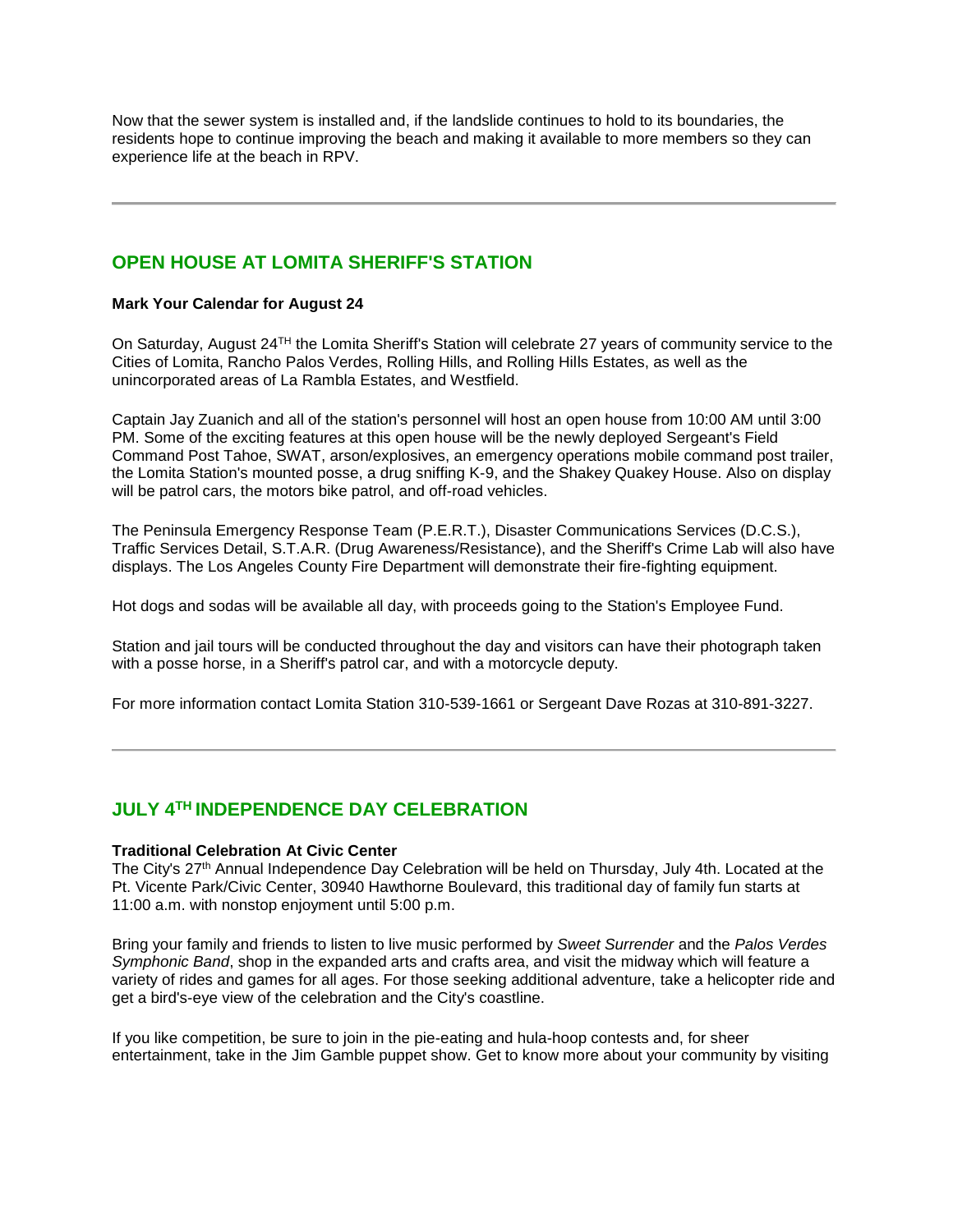the information booths sponsored by local civic organizations. For animal lovers there's a petting zoo, pony rides, dog acts and obedience demonstrations.

Admission to the celebration is free and there is complimentary shuttle service along Hawthorne Boulevard between Ralph's Market and the Golden Cove Center. On-site parking will be available for \$2 per vehicle.

For the past several years, members of the City's Recreation and Parks Committee have worked to reduce the City's subsidy of this event by soliciting donations and merchandise. Several homeowner associations and area businesses have been long-time supporters of this event. To add your support of this local community event, please call 544-5260 and indicate your interest.

For vendor or booth information and applications, call Conte Productions at 310- 781-2020, or for general information, call the RPV Recreation and Parks Department at 310-544-5260.

## **RECYCLERS OF THE MONTH CAN WIN \$250!**

#### **Two Winners a Month**

If you are a recycler of paper, bottles, cans, newspaper, cardboard, plastics and green waste, you can win \$250! Each month two lucky residents receive a check for \$250 as a "thank you" for their recycling efforts.

Check your July billing from Waste Management and Ivy Rubbish for the "Recyclers of the Month" post card. Fill it out and mail it to City Hall.

At every regular City Council meeting, two post cards are drawn and, after verifying that the sender does recycle, those lucky people get a check for \$250.

If you already recycle, thank you and please continue. If you don't, please start so you can be the next winner.

### **SEVENTY-TWO HOUR LIMIT ON STREET PARKING**

#### **Don't Let Your Neighborhood Become a Parking Lot**

The City's code, Section 10.08.010, states, "The Sheriff shall remove to a safe place every vehicle which has been parked or left standing upon a highway for seventy-two or more consecutive hours."

This is how the code is enforced by the Sheriff:

- 1. Usually, a neighbor will notice a vehicle parked on the street for an inordinate amount of time.
- 2. The concerned neighbor will report the matter to the Lomita Sheriff's Station. A deputy will respond to the location and assess the situation. If the vehicle owner lives nearby, the deputy will attempt to notify them and inform them of the municipal code.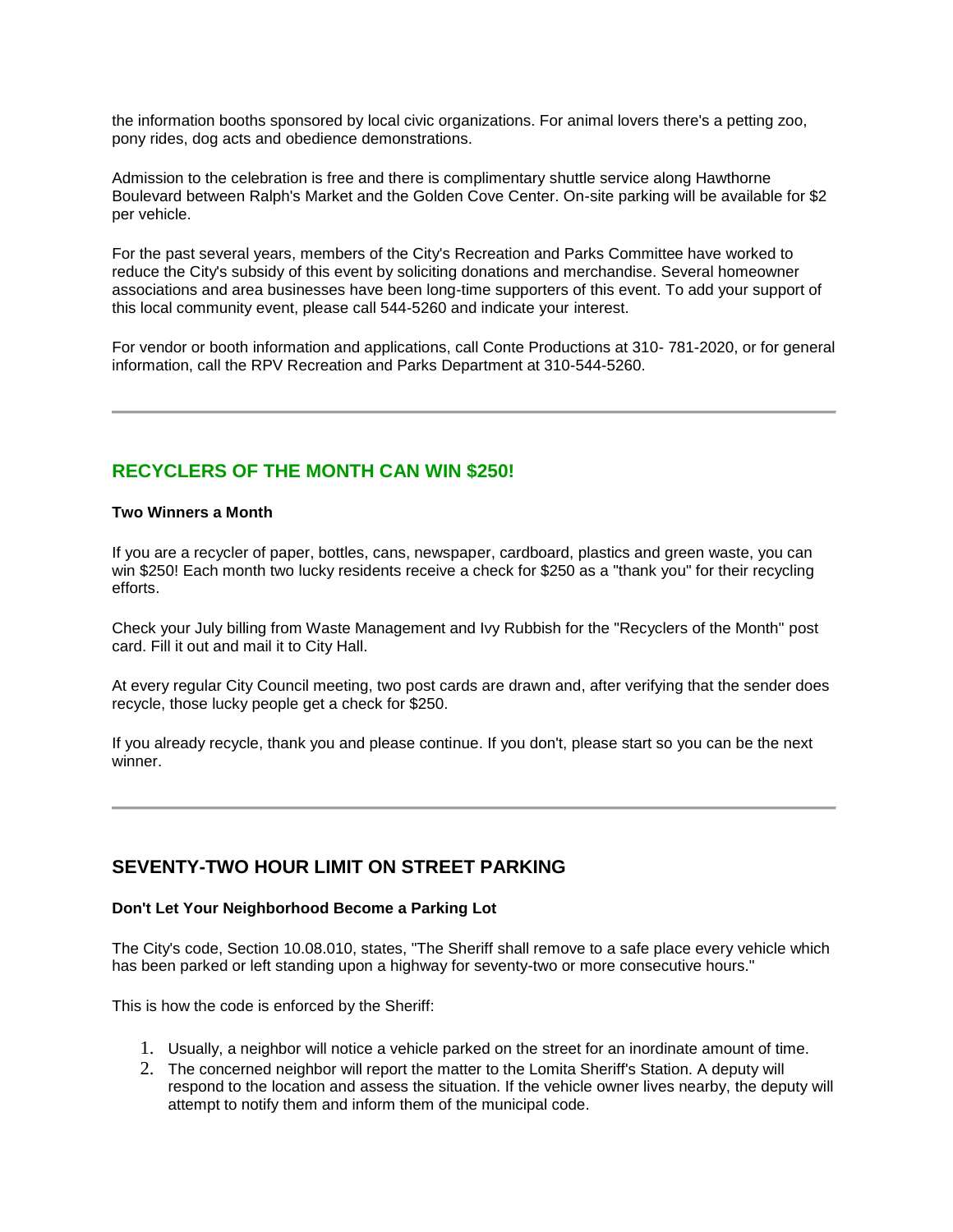- 3. If the owner cannot be contacted, the deputy will issue a parking warning and place the notice on the vehicle.
- 4. The parking warning notification informs the owner that the vehicle is subject to removal if it is left at the same location 72 or more consecutive hours from the date and time of the issuance of the parking warning.
- 5. A copy of the parking warning is kept on file at the Lomita Station. After 72 hours, a deputy will check on the status of the vehicle.
- 6. If the deputy finds that the vehicle has not been moved, the vehicle will be towed.
- 7. The registered owner is responsible for the towing and storage fees incurred.

The Lomita Sheriff's Station recommends that residents make a sincere effort to park their personal vehicles in front of their home or on their property.

The Sheriff's station receives numerous complaints from the public regarding large recreational vehicles, boats, and commercial equipment parked on the residential streets. A good neighbor is considerate about the appearance of their neighborhood and will make arrangements to park their large vehicles on their private property and out of sight. Better yet, they can store large vehicles at a storage facility.

If a resident has a question about parked vehicles, call the Lomita Sheriff's Station Traffic Office at 310- 539-1661.

### **LET THE DOCENTS TAKE YOU ON A HIKE AT OCEAN TRAILS**

The Los Serenos de Point Vicente docents continue to conduct guided tours of the Ocean Trails Project. The walks begin at the public parking lot at the end of La Rotonda Drive off Palos Verdes Drive South. These informal guided tours take place on paved, gently sloping trails along the bluff edge and though the habitat corridor. Docents provide information about the history, geology, marine ecology and habitat restoration work of the Ocean Trails project. It is recommended that participants wear comfortable shoes and a hat and bring a small bottle of water. Tours last approximately one hour and reservations are not required.

Tours are scheduled as follows:

| Sunday | June 23      | 3:00 p.m. |
|--------|--------------|-----------|
| Sunday | July 28      | 3:00 p.m. |
| Sunday | August 25    | 3:00 p.m. |
| Sunday | September 22 | 3:00 p.m. |

The docents also offer hikes at Abalone Cove Shoreline Park and Ladera Linda Community Center. These hikes are enjoyable for scout groups, schools, families or anyone interested in learning more about the Palos Verdes Peninsula. Reservations are required for hikes at Abalone Cove and Ladera Linda, and a nominal fee is charged. For more information, please call the hike line at 310- 377-0360, extension 309.

### **HOLIDAY TRASH AND RECYCLING PICK-UP SCHEDULE**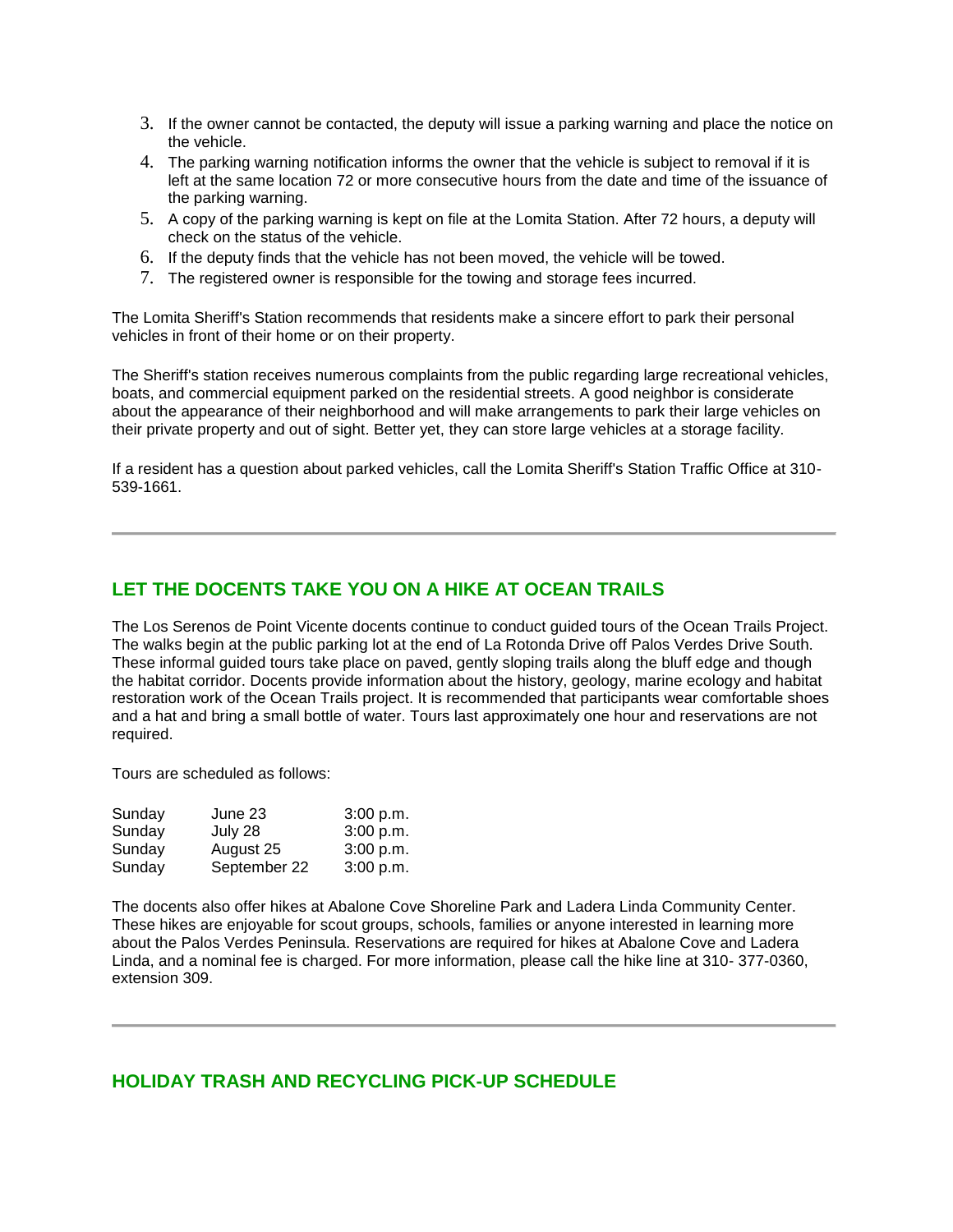#### WASTE MANAGEMENT:

July: There will be no service on Independence Day,Thursday, July 4th,. Thursday customers will be serviced on Friday. Trash and green waste will be picked up on Friday, July 5<sup>th</sup>. The trash and green waste for Friday customers will be picked up on Saturday, July 6<sup>th</sup>. There will be no change to the regular Monday and Tuesday services.

#### August: No Change

September: There will be no service on Labor Day, Monday, September 2<sup>nd</sup>,. Trash and recycling for Monday customers will be picked up on Tuesday, September 3rd. Tuesday customers will have their trash and recycling picked up on Wednesday, September 4<sup>th</sup>. There will be no changes to the regular Thursday and Friday services.

#### IVY RUBBISH DISPOSAL:

July: Trash will be collected as usual during the week. However, recycling will not be picked up on Thursday, July 4<sup>th</sup>. Instead, recycling will be picked up the following Thursday, July 11<sup>th</sup>. There will be no changes to the Friday trash and recycling pick-up.

August: No Change

September: No Change

## **MUCH ADO ABOUT NOTHING**

#### **Shakespeare By The Sea Returns**

Shakespeare by the Sea is bringing their production of *Much Ado About Nothing* to the Rancho Palos Verdes City Hall site on Sunday, July 21 at 6:00pm; the pre-show begins at 5:30pm. Bring your picnic baskets and blankets to RPV's Civic Center lawn and settle in to watch and listen.

This comic classic is a mischievous mélange of courtly romance and delightful intrigue. Shakespeare by the Sea is sure to delight your senses and spark your imagination with their highly accessible, family friendly, always-free productions.

For more information about this and other free Shakespeare by the Sea performances, visit their website at shakespearebythesea.org or call 310-217-7596.

### **PENINSULA EMERGENCY RESPONSE TEAM**

**Help Do The Most Good For The Most People**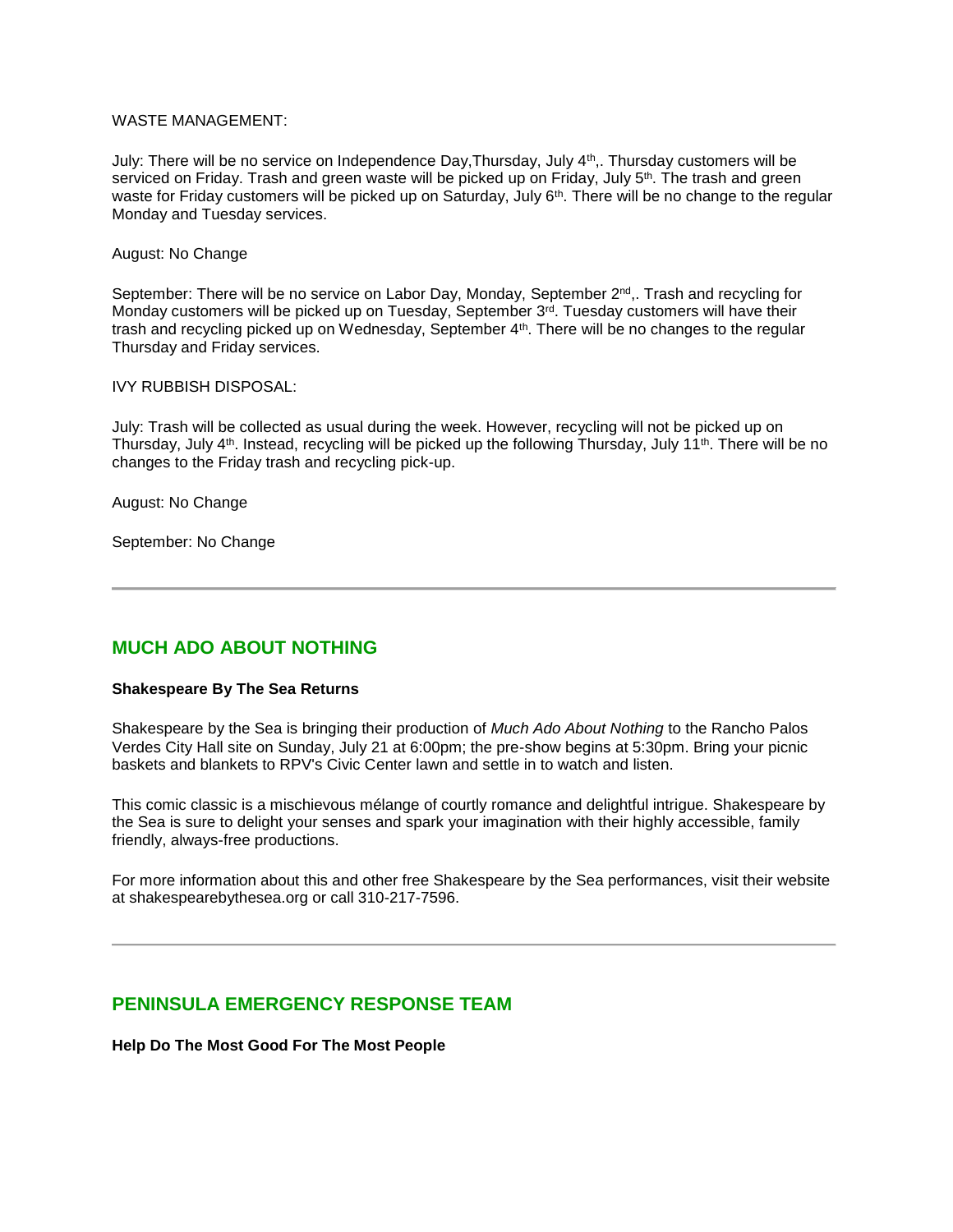The next Peninsula Emergency Response Team (PERT) training session is tentatively scheduled to start this September and residents interested in joining this group should contact Sgt. David Rozas at 310- 891-3227.

The Lomita Sheriff's Station sponsored PERT is a group of volunteers from the Cities of Rancho Palos Verdes, Rolling Hills, and Rolling Hills Estates. This group is trained in various skills to support the professional law enforcement, fire fighting and other emergency professionals assigned to the Peninsula region. PERT members are trained under federal and state guidelines that includes training in CPR/First Aid, disaster preparedness, fire suppression, and light search/ rescue operations.

Team members maintain a state of readiness for disaster at home, and participate as an organized emergency response team for neighborhood and community disaster needs. Their motto is, "To do the most good for the most people."

Meetings for PERT are held at the Lomita Sheriff's Station, 26123 S. Narbonne Avenue, at 7:00 p.m. on the fourth Thursday of each month. Interested persons from the community are encouraged to attend. Some of the meetings are used for instruction or refresher courses in rescue techniques. Viewing this is always an option.

Because the meeting space is limited, anybody planning to attend one of these meetings or who would like more information about this program should contact Sgt. David Rozas at 310-891-3227.

## **PURCELL CELEBRATES SILVER ANNIVERSARY WITH THE CITY**

Jo Purcell, Director of Administrative Services/City Clerk, has seen a lot of change since she first came to work for the City back in 1976, barely two and a half years after the City was created in 1973. Back then, Rancho Palos Verdes was a coastal bedroom community with beautiful ocean views, clean air and a serene semi-rural ambience. City Hall was housed in a surplus military building with no central heating or air conditioning. Hot topics discussed late into the night at Council meetings included protecting the City's low residential density, preserving the pristine coastline and open spaces, and keeping taxes low.

Hey, wait a minute! That's all still true today!

The point is that Jo Purcell is the first employee to celebrate over twenty-five years of service with the City of Rancho Palos Verdes.

And in recognition of this significant milestone and her dedicated service to the community, a banquet was held in Ms. Purcell's honor on May 18, 2002. Held locally at Giorgio's Restaurant, the fete was attended by the five current Council members, a former Mayor, staff members, former City employees and several of Jo's friends from the community. During the evening, Jo cheerfully withstood a goodnatured roast by the City Manager, the Council members and others. After receiving her silver anniversary service pin and a lovely bouquet of flowers, Jo joined in the fun and related some of her more amusing experiences and observations about working for the City.

Ms. Purcell began her career with the City on May 3, 1976 as a Secretary/Deputy City Clerk. She was promoted to City Clerk in 1982 and added the title of Director of Administrative Services Director to her professional accomplishments in 1997. She holds a Masters Degree from California State University at Dominguez Hills in Public Administration. In addition to her duties as City Clerk, Jo is the City's Risk Manager and Public Safety Liaison. She is also the editor of this City newsletter and produces the City's public service announcements. Jo was also the executive producer for the City's Preserving the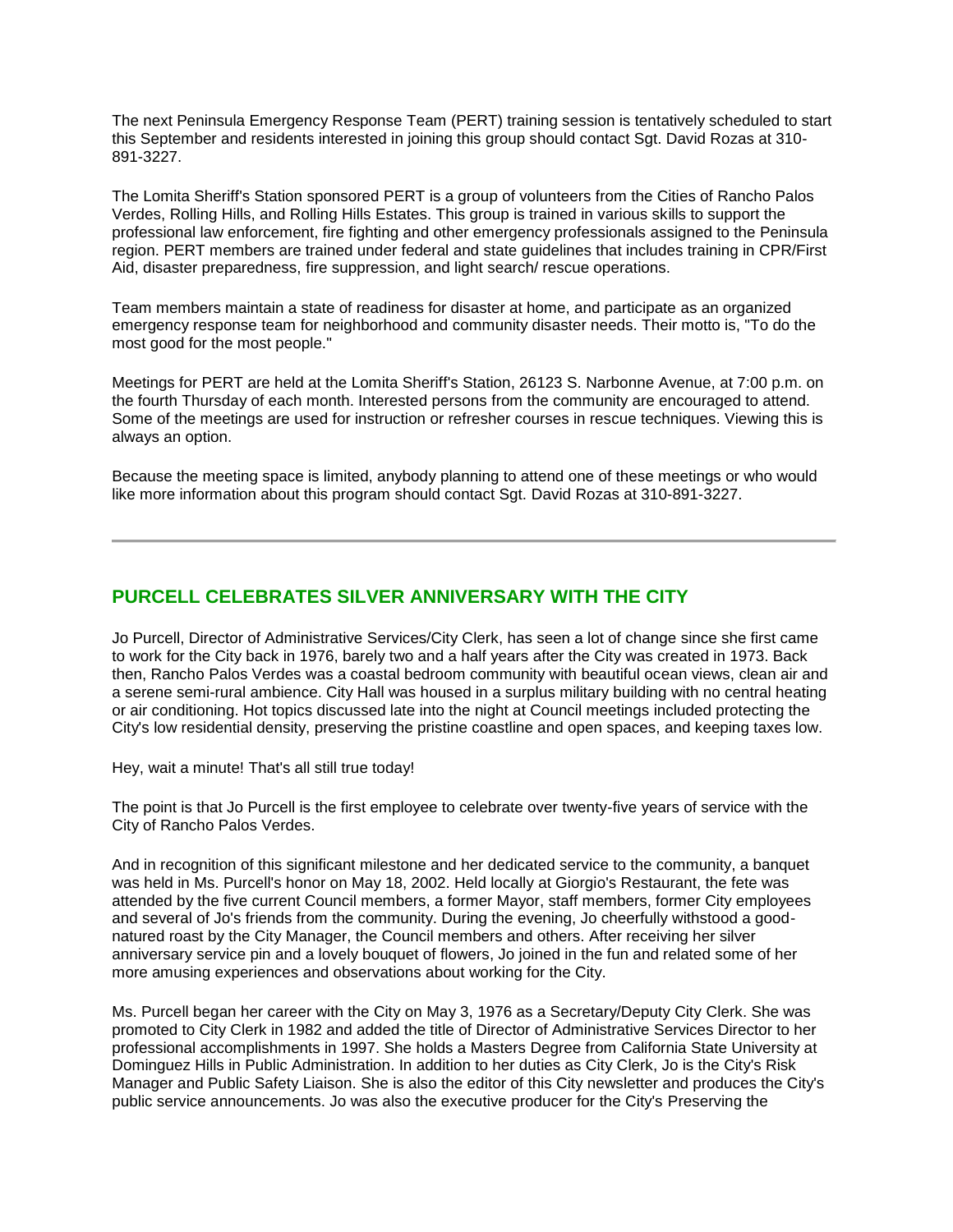Peninsula series of videos shown on the cable access Channel 3. Those productions covered the revegetation and rehabitation of some of the City's coastal area and, more recently, a history of the City's General Plan.

The City of Rancho Palos Verdes is very fortunate to have such a dedicated and capable employee.

Thank you Jo, and congratulations on a very productive 25 years!

### **JOB OPPORTUNITIES**

Year-round Part-time Recreation Leader

The City of Rancho Palos Verdes Recreation and Parks Department is accepting applications for the position of Recreation Leader, with a pay range of \$6.98 - \$9.09 per hour.

Opportunities are also available for working with REACH, a dynamic program for youth, teens and adults with developmental disabilities. Program hours are weekday evenings and weekends.

> Applicants must be a high school graduate, have a valid California Driver's License, and be at least 18 years old.

> > Call 310-377-0360 for City application

If you enjoy working with the public in a variety of park settings, learning about the daily operations of local government, and maintaining a flexible work schedule, apply NOW!

## **PV TRANSIT GETS NATIONAL SAFETY COUNCIL AWARD**

On May 6<sup>th</sup> the Greater Los Angeles Chapter National Safety Council awarded PV Transit the Perpetual Sweepstakes Trophy Grand Prize for outstanding performance in vehicle safety. PV Transit drivers were recognized for operating two years of 658,920 miles without an accident.

Accepting the award were Steve Connell-General Manager First Transit, Al Spitzer-PV Transit Supervisor, Jane Gordon-PV Driver, Jim Renforth-National Safety Manager, and Martin Gombert-PV Transit. The award will be kept in the PV Transit driver's room.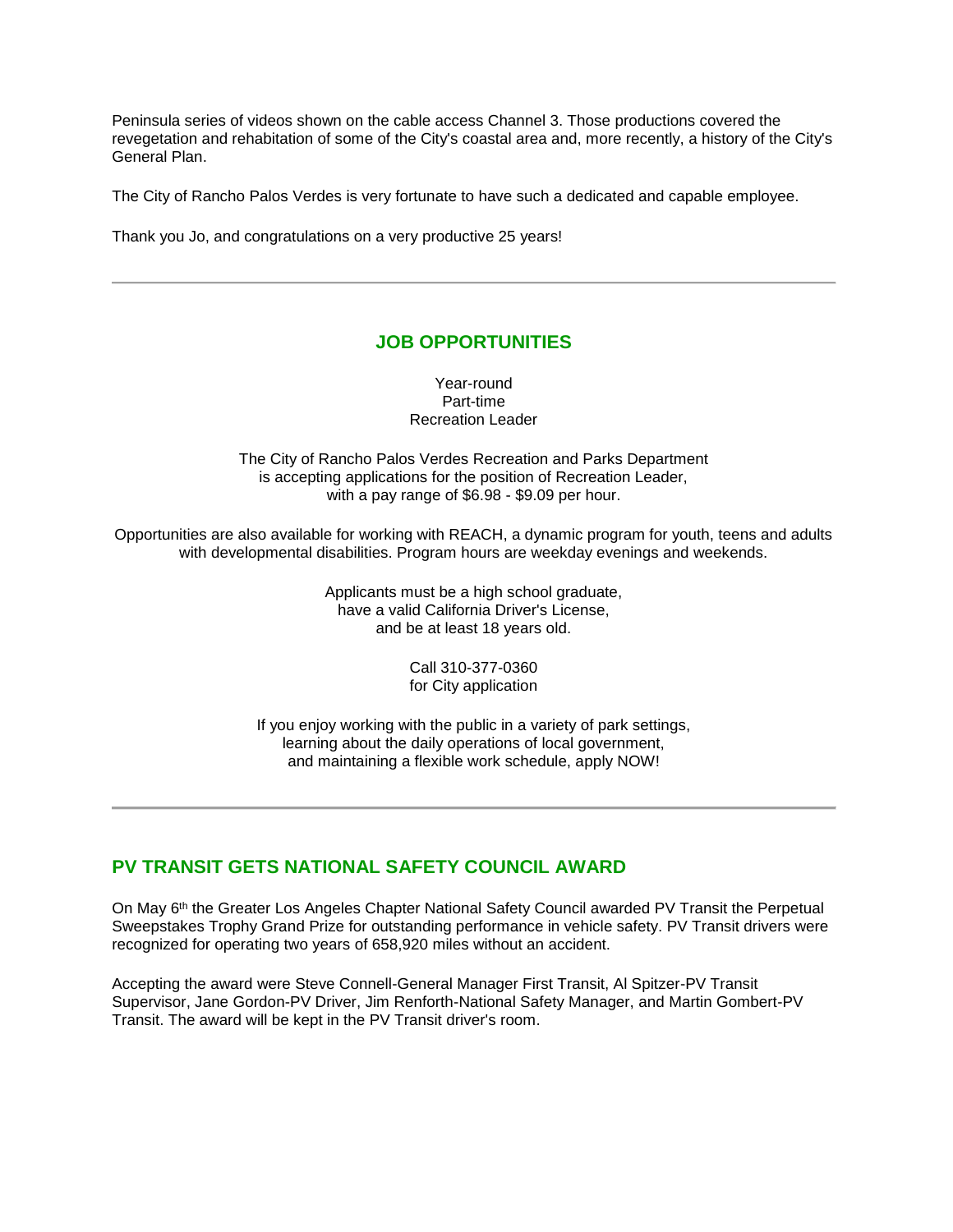

# **SUMMER 2002 RECREATION CLASSES OFFERED AT CITY PARKS**

Please call the following instructors if you are interested in attending these classes. Some of these instructors have registration information at Hesse Park, located at 20301 Hawthorne Boulevard, RPV.

**Cherie Ackerman (310) 547-5073** Tap and Children's Combo Dance (4 years - Adult)

**Miwa Aiba (310) 371-5330** Love Yourself, Heal Your Life workshop (Adult)

**Ann Bosma (310) 375-2064** Aerobic Dancing: Lite Impact (Adult)

**El Camino College (800) 964-1020** Reading Programs (4 years - Adult)

**Linda Edwards (310) 265-1875** Beginning Chinese (5-15 years) Intermediate Chinese (7 years- Adult)

**Jacquelyn Fernandez (310) 377-2965**  Exercise & Dance Fitness (Adult)

**Janusz Haka (310) 944-9550** Art Class for Kids (8 years & older)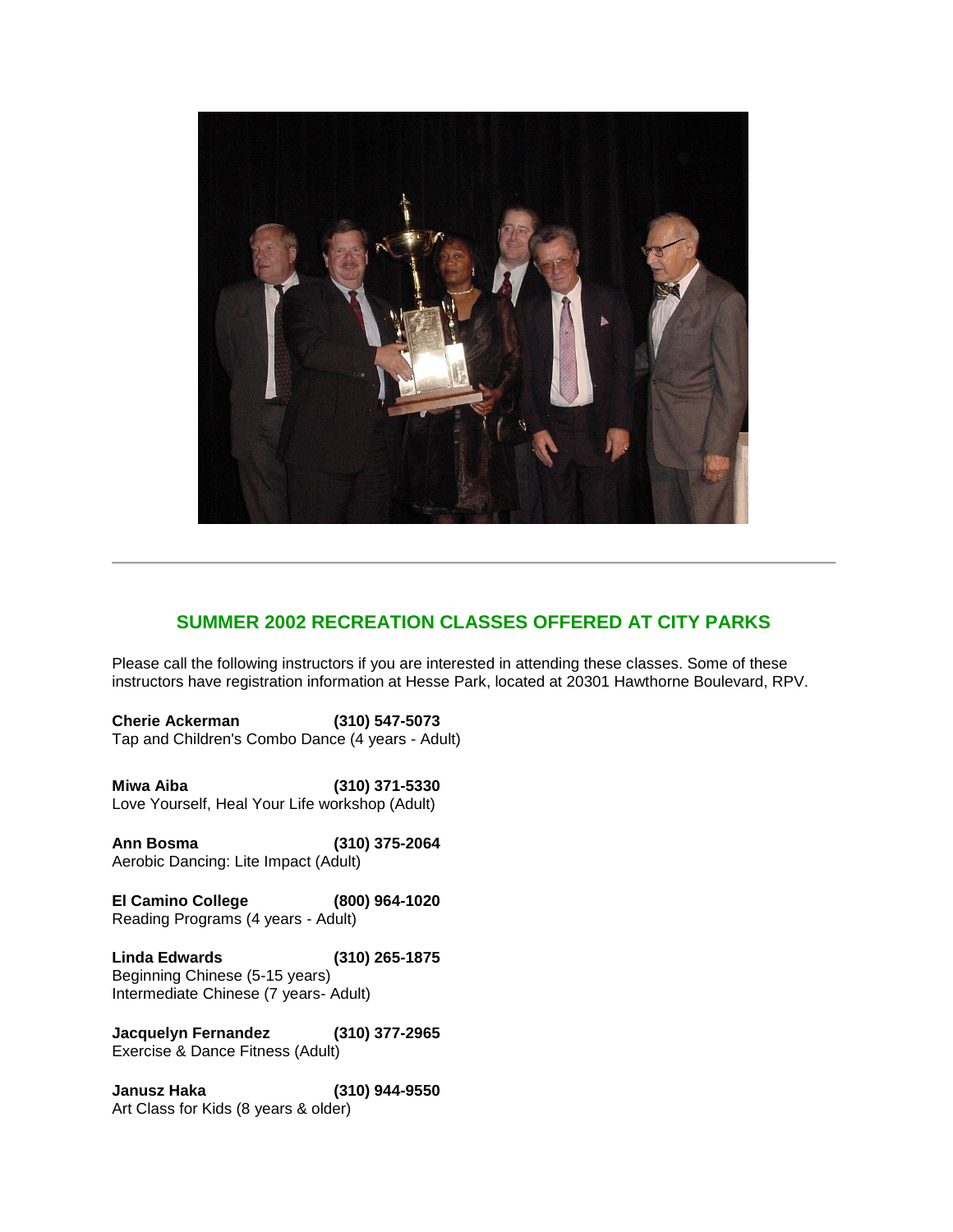| <b>Karin Koralek</b><br>Yoga (Adult)                                                                                                                                | (310) 374-6612 |
|---------------------------------------------------------------------------------------------------------------------------------------------------------------------|----------------|
| <b>Jensu Mark</b><br>Tai Chi Chuan (Adult)                                                                                                                          | (310) 397-6275 |
| <b>Sean McRoberts</b><br>Tennis - Beg./Int./Adv. (7 years-Adult)<br>Pee Wee Tennis (4-6 years)                                                                      | (310) 293-4890 |
| <b>Tom Maier</b><br>Peninsula Sports Camps (5-12 years)                                                                                                             | (310) 547-0667 |
| <b>Jeanne Murphy</b><br>Ladies Exercise (Adult)                                                                                                                     | (310) 377-8507 |
| <b>Sachiye Nakano</b><br>Bones for Life (Adult)                                                                                                                     | (310) 544-1624 |
| <b>Walt Ordway</b><br>Amateur Radio for Beginners (Teen, Adult)                                                                                                     | (310) 541-4007 |
| <b>Christina Ross</b><br>Movement for Health: Tao Yin Fa - Chi Gong (Adult)                                                                                         | (310) 377-3927 |
| <b>Barry Sacks</b><br>Mommy & Me (18 - 30 months)<br>Wee Tots $(2 \frac{1}{2} - 4 years)$<br>Outdoor Adventures (5-10 years)<br>PV Summer Sports Camps (5-10 years) | (310) 519-4622 |
| <b>Suika Education, Inc.</b><br>Suika Baby Club (Birth-3 years)<br>Suika Toddlers Club (3-5 years)                                                                  | (310) 323-5221 |
| The Recreation & Parks Department is seeking instr                                                                                                                  |                |

The Recreation & Parks Department is seeking instructors for a variety of classes for all ages. If you are interested in teaching at one of the City park sites, please call the Recreation Supervisor at (310) 544- 5267.

## **RPV SUMMER PARK HOURS**

### **Abalone Cove Shoreline Park**

Everyday 9:00a.m. - 4:00p.m.

## **Fred Hesse Community Park**

Mon. - Fri. 9:00a.m. - dusk